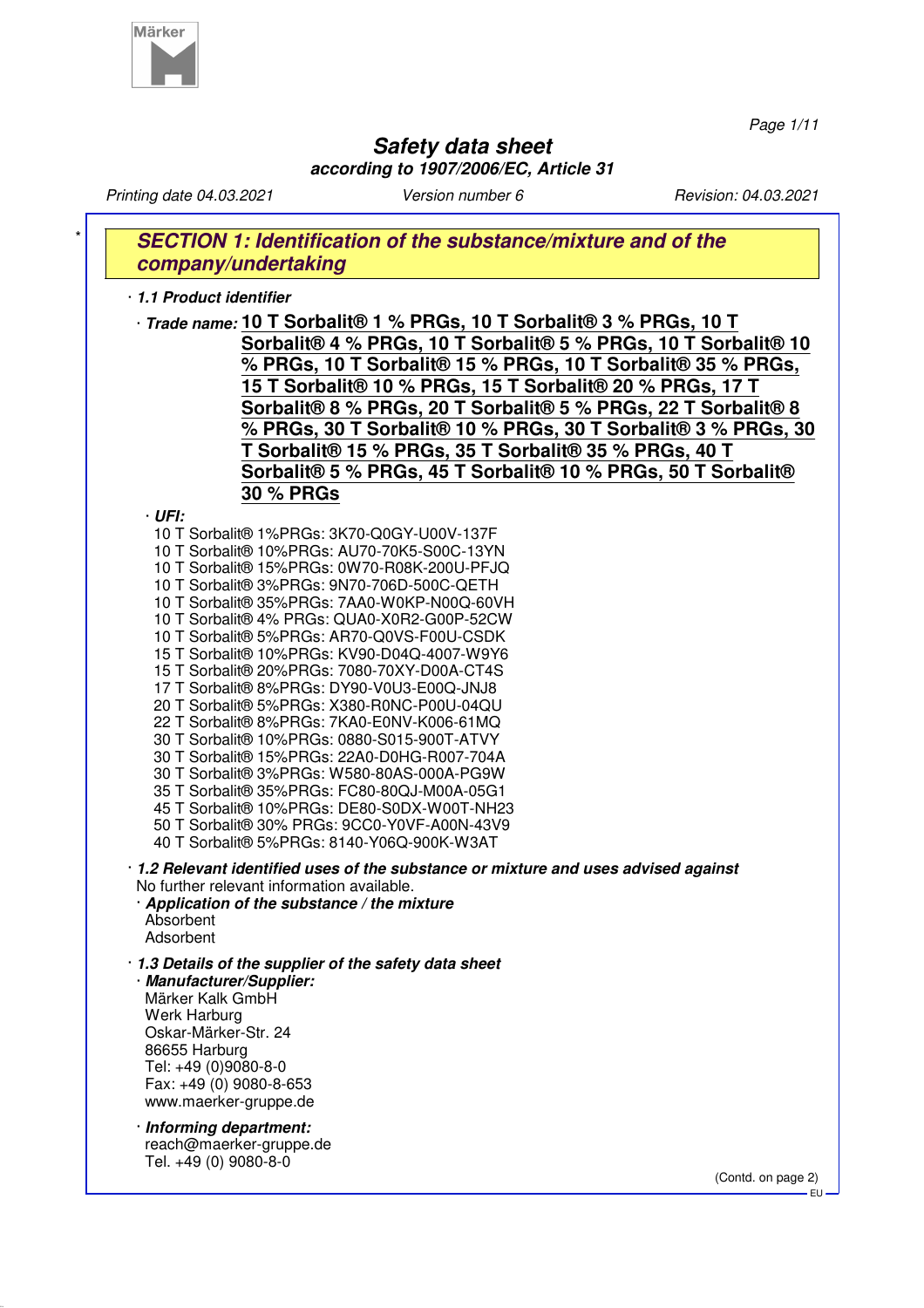**Trade name: 10 T Sorbalit® 1 % PRGs, 10 T Sorbalit® 3 % PRGs, 10 T Sorbalit® 4 % PRGs, 10 T Sorbalit® 5 % PRGs, 10 T Sorbalit® 10 % PRGs, 10 T Sorbalit® 15 % PRGs, 10 T Sorbalit® 35 % PRGs, 15 T Sorbalit® 10 % PRGs, 15 T Sorbalit® 20 % PRGs, 17 T Sorbalit® 8 % PRGs, 20 T Sorbalit® 5 % PRGs, 22 T Sorbalit® 8 % PRGs, 30 T Sorbalit® 10 % PRGs, 30 T Sorbalit® 3 % PRGs, 30 T Sorbalit® 15 % PRGs, 35 T Sorbalit® 35 % PRGs, 40 T Sorbalit® 5 % PRGs, 45 T Sorbalit® 10 % PRGs, 50 T Sorbalit® 30 % PRGs**

(Contd. from page 1)

· **1.4 Emergency telephone number:** Giftinformationszentrum / Poison Information Center Mainz: Tel. +49 (0) 6131 / 19240 mail@giftinfo.uni-mainz.de

# **SECTION 2: Hazards identification**

· **2.1 Classification of the substance or mixture** · **Classification according to Regulation (EC) No 1272/2008**

GHS05 corrosion

Eye Dam. 1 H318 Causes serious eye damage.

GHS07

Skin Irrit. 2 H315 Causes skin irritation. STOT SE 3 H335 May cause respiratory irritation.

#### · **2.2 Label elements**

- · **Labelling according to Regulation (EC) No 1272/2008**
- The product is classified and labelled according to the CLP regulation.

· **Hazard pictograms**



· **Signal word** Danger

- · **Hazard-determining components of labelling:**
- calcium dihydroxide

#### · **Hazard statements**

- H315 Causes skin irritation.
- H318 Causes serious eye damage.
- H335 May cause respiratory irritation.

# · **Precautionary statements**

- Keep out of reach of children.
- 
- P261 **Avoid breathing dust.**<br>P280 **Wear protective alove** Wear protective gloves/protective clothing/eye protection/face protection/ hearing protection.
- P302+P352 IF ON SKIN: Wash with plenty of water.
- P304+P340 IF INHALED: Remove person to fresh air and keep comfortable for breathing. P305+P351+P338 IF IN EYES: Rinse cautiously with water for several minutes. Remove contact lenses, if present and easy to do. Continue rinsing.

(Contd. on page 3)

EU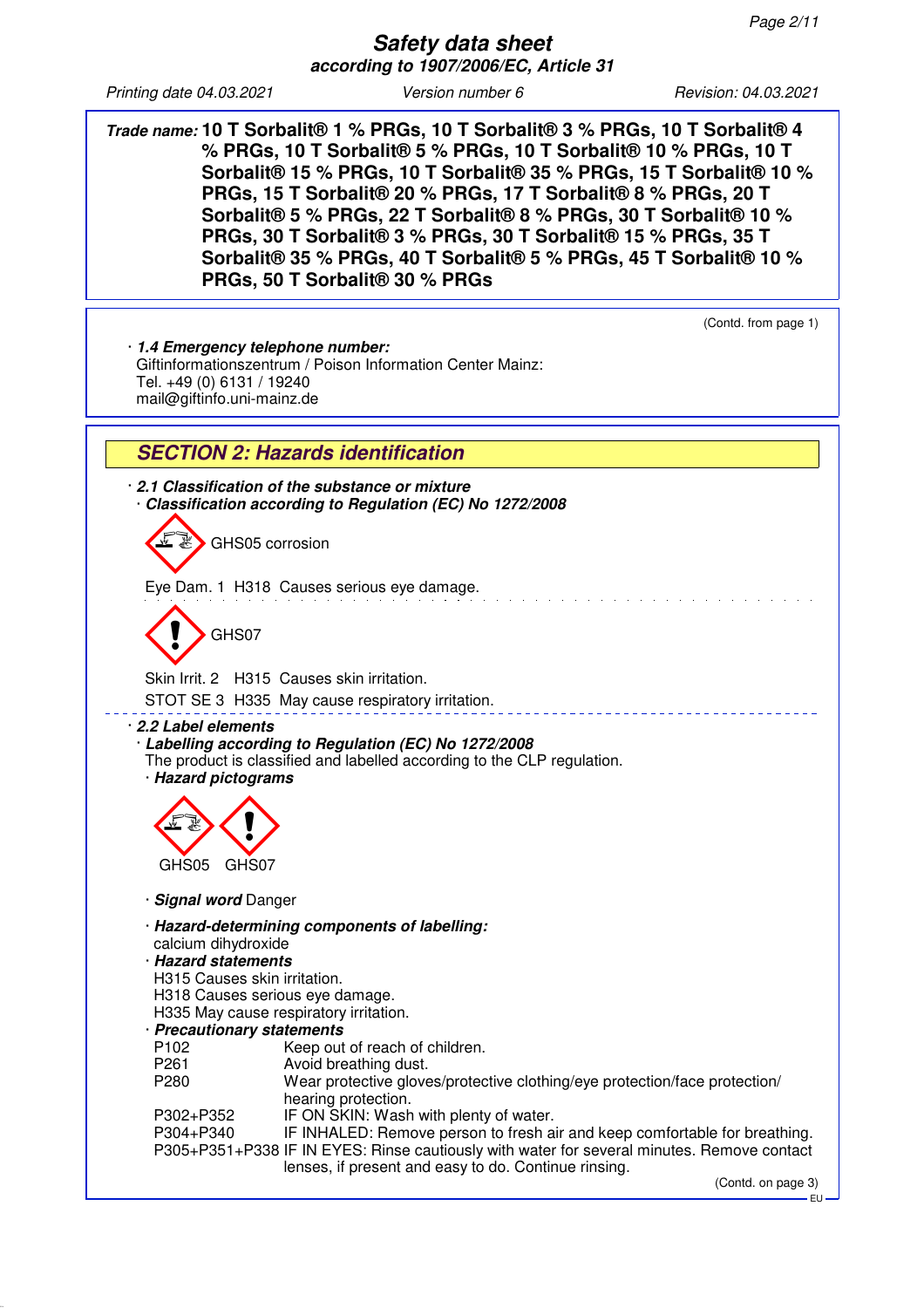**Safety data sheet according to 1907/2006/EC, Article 31**

*Printing date 04.03.2021 Version number 6 Revision: 04.03.2021*

**Trade name: 10 T Sorbalit® 1 % PRGs, 10 T Sorbalit® 3 % PRGs, 10 T Sorbalit® 4 % PRGs, 10 T Sorbalit® 5 % PRGs, 10 T Sorbalit® 10 % PRGs, 10 T Sorbalit® 15 % PRGs, 10 T Sorbalit® 35 % PRGs, 15 T Sorbalit® 10 % PRGs, 15 T Sorbalit® 20 % PRGs, 17 T Sorbalit® 8 % PRGs, 20 T Sorbalit® 5 % PRGs, 22 T Sorbalit® 8 % PRGs, 30 T Sorbalit® 10 % PRGs, 30 T Sorbalit® 3 % PRGs, 30 T Sorbalit® 15 % PRGs, 35 T Sorbalit® 35 % PRGs, 40 T Sorbalit® 5 % PRGs, 45 T Sorbalit® 10 % PRGs, 50 T Sorbalit® 30 % PRGs**

(Contd. from page 2)

P310 Immediately call a POISON CENTER/doctor.<br>P501 Dispose of contents/container in accordance Dispose of contents/container in accordance with local/regional/national/ international regulations.

· **2.3 Other hazards**

#### · **Results of PBT and vPvB assessment**

· **PBT:** Not applicable.

· **vPvB:** Not applicable.

# \* **SECTION 3: Composition/information on ingredients**

#### · **3.2 Mixtures**

· **Description:** Mixture of the substances listed below including additives not requiring identification.

#### · **Dangerous components:**

CAS: 1305-62-0 EINECS: 215-137-3

calcium dihydroxide  $\Leftrightarrow$  Eye Dam. 1, H318;  $\Leftrightarrow$  Skin Irrit. 2, H315; STOT SE

 $50 - 100\%$ 

Reg.nr.: 01-2119475151-45-X 3, H335

· **Additional information** For the wording of the listed hazard phrases refer to section 16.

# **SECTION 4: First aid measures**

#### · **4.1 Description of first aid measures**

- · **General information** Instantly remove any clothing contaminated by the product.
- · **After inhalation**

Supply fresh air and call for doctor for safety reasons.

- In case of unconsciousness bring patient into stable side position for transport.
- · **After skin contact**
- Instantly wash with water and soap and rinse thoroughly.
- If skin irritation continues, consult a doctor.
- · **After eye contact**

Rinse opened eye for several minutes under running water. Then consult doctor.

- · **After swallowing**
- Rinse out mouth and then drink plenty of water.

Do not induce vomiting; instantly call for medical help.

- · **4.2 Most important symptoms and effects, both acute and delayed** No further relevant information available.
- · **4.3 Indication of any immediate medical attention and special treatment needed** No further relevant information available.

# **SECTION 5: Firefighting measures**

· **5.1 Extinguishing media**

- · **Suitable extinguishing agents**
- The product itself does not burn.
- Use fire fighting measures that suit the environment.

· **For safety reasons unsuitable extinguishing agents** Water with a full water jet.

(Contd. on page 4)

EU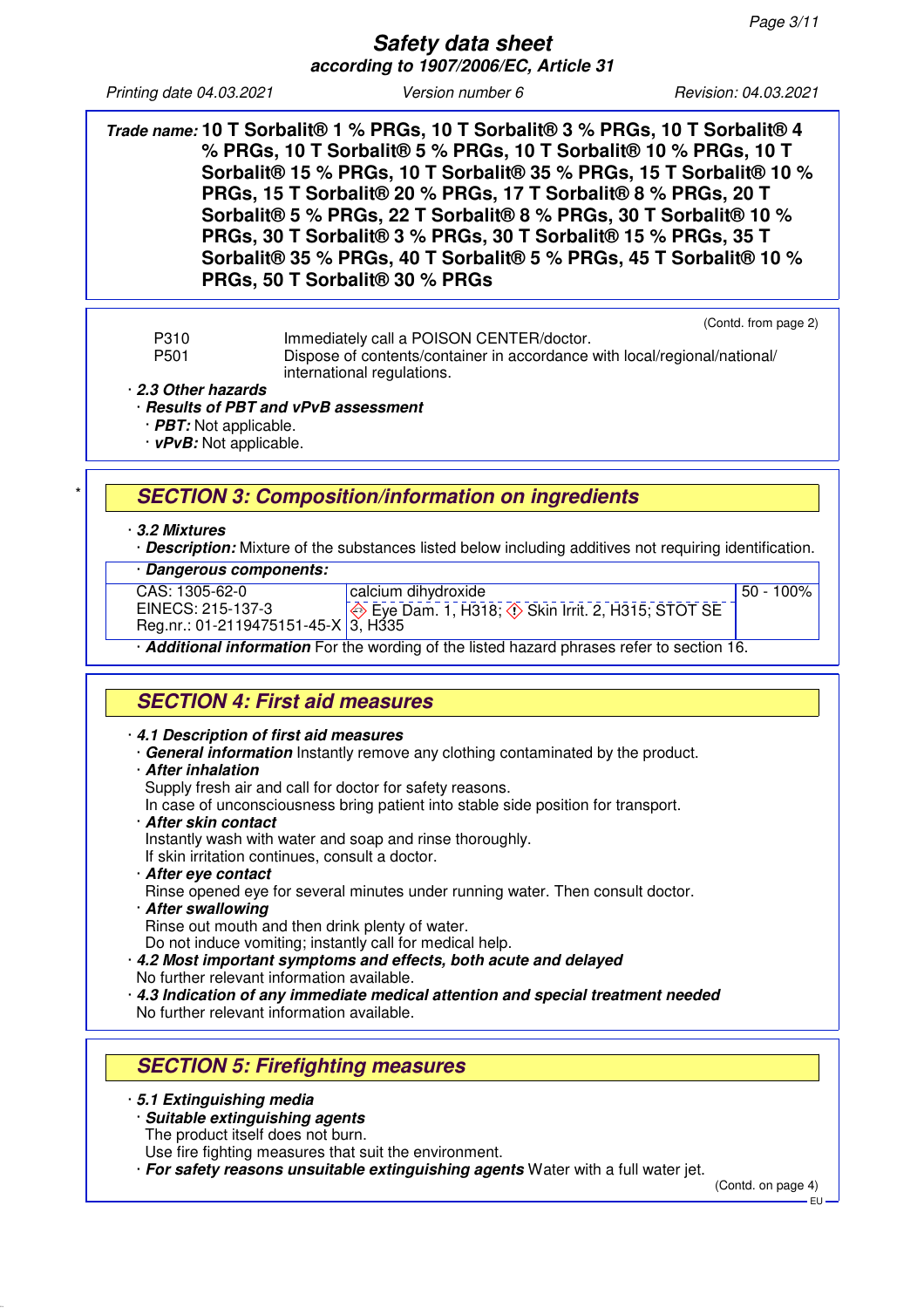**Safety data sheet according to 1907/2006/EC, Article 31**

*Printing date 04.03.2021 Version number 6 Revision: 04.03.2021*

**Trade name: 10 T Sorbalit® 1 % PRGs, 10 T Sorbalit® 3 % PRGs, 10 T Sorbalit® 4 % PRGs, 10 T Sorbalit® 5 % PRGs, 10 T Sorbalit® 10 % PRGs, 10 T Sorbalit® 15 % PRGs, 10 T Sorbalit® 35 % PRGs, 15 T Sorbalit® 10 % PRGs, 15 T Sorbalit® 20 % PRGs, 17 T Sorbalit® 8 % PRGs, 20 T Sorbalit® 5 % PRGs, 22 T Sorbalit® 8 % PRGs, 30 T Sorbalit® 10 % PRGs, 30 T Sorbalit® 3 % PRGs, 30 T Sorbalit® 15 % PRGs, 35 T Sorbalit® 35 % PRGs, 40 T Sorbalit® 5 % PRGs, 45 T Sorbalit® 10 % PRGs, 50 T Sorbalit® 30 % PRGs**

| (Contd. from page 3)                                                                                   |
|--------------------------------------------------------------------------------------------------------|
| · 5.2 Special hazards arising from the substance or mixture                                            |
| Can be released in case of fire:                                                                       |
| Carbon monoxide (CO)                                                                                   |
| · 5.3 Advice for firefighters                                                                          |
| · Protective equipment:                                                                                |
| In case of fire wear breathing equipment being independent of ambient air and suit provided full       |
| protection against chemicals.                                                                          |
| <b>Additional information</b>                                                                          |
|                                                                                                        |
| Collect contaminated fire fighting water separately. It must not enter drains. Provide sufficient fire |
| fighting water retention.                                                                              |
| Dispose of fire debris and contaminated fire fighting water in accordance with official regulations.   |
|                                                                                                        |
| <b>SECTION 6: Accidental release measures</b>                                                          |
|                                                                                                        |
| $\cdot$ 6.1 Personal precautions, protective equipment and emergency procedures                        |
| Avoid causing dust.                                                                                    |
| Ensure adequate ventilation                                                                            |
| Product forms slippery surface when combined with water.                                               |
| The usual precautionary measures should be adhered to general rules for handling chemicals.            |
| 6.2 Environmental precautions:                                                                         |
| Damaged containers immediately isolate and seal.                                                       |
| Gather mechanically and reuse, if possible.                                                            |
| Do not allow to enter drainage system, surface or ground water.                                        |
|                                                                                                        |
| 6.3 Methods and material for containment and cleaning up:                                              |
| Collect mechanically and disposal in suitable containers.                                              |
| Keep away from water.                                                                                  |
| Ensure adequate ventilation.                                                                           |
| 6.4 Reference to other sections                                                                        |
| See Section 7 for information on safe handling                                                         |
| See Section 8 for information on personal protection equipment.                                        |
| See Section 13 for information on disposal.                                                            |
|                                                                                                        |
| <b>SECTION 7: Handling and storage</b>                                                                 |
|                                                                                                        |
| · 7.1 Precautions for safe handling                                                                    |
| Prevent formation of dust.                                                                             |

Provide suction extractors if dust is formed.

Use appropriate industrial vacuum cleaners or central vacuum systems for dust removal. Avoid contact with eyes and skin.

Don't eat, drink or smoke while working.

· **Information about protection against explosions and fires:** The product is not flammable

· **7.2 Conditions for safe storage, including any incompatibilities** · **Storage**

· **Requirements to be met by storerooms and containers:** Store in cool location. Store only in the original container.

Unsuitable material for container: aluminium.

(Contd. on page 5)

EU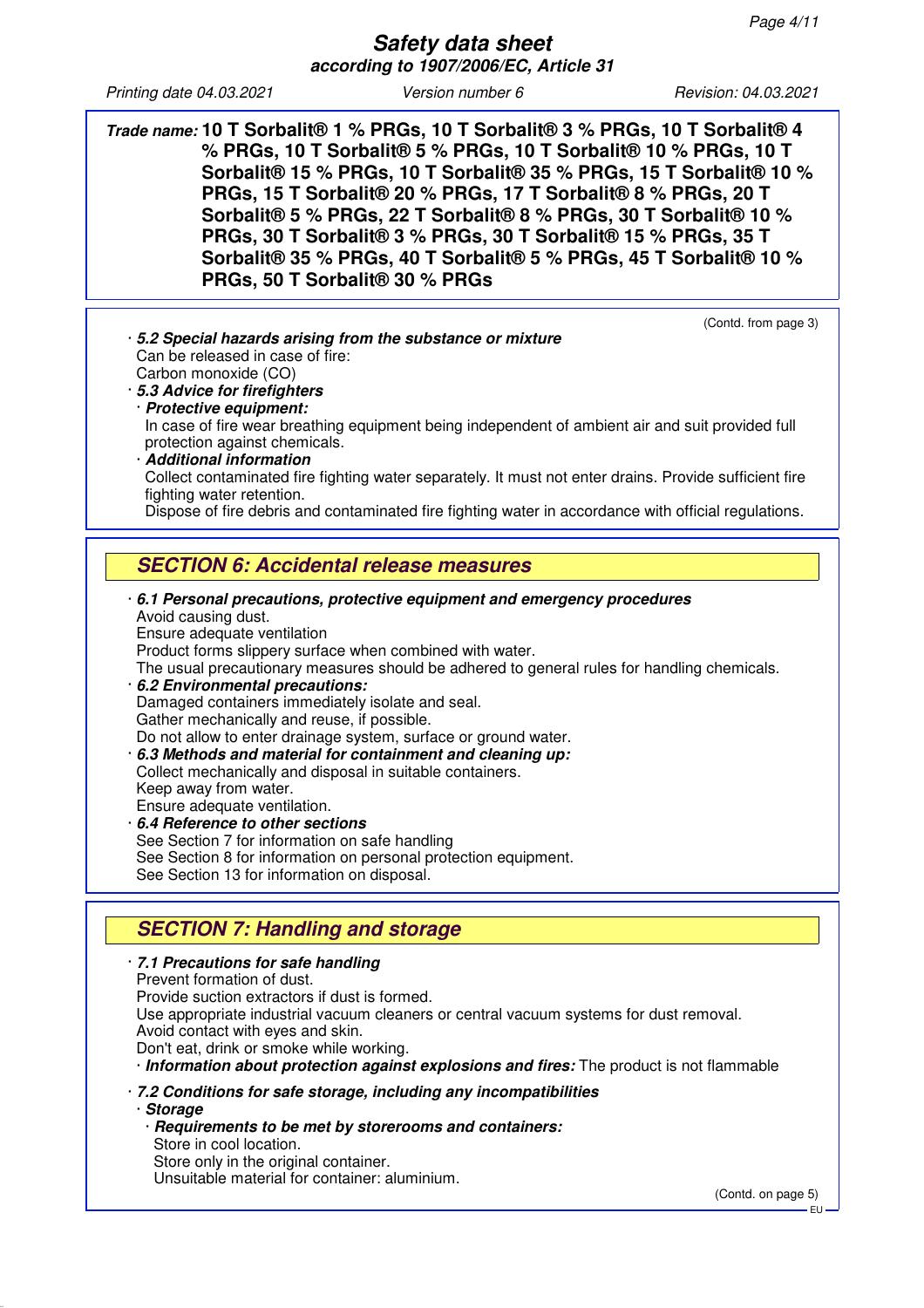**Safety data sheet according to 1907/2006/EC, Article 31**

*Printing date 04.03.2021 Version number 6 Revision: 04.03.2021*

**Trade name: 10 T Sorbalit® 1 % PRGs, 10 T Sorbalit® 3 % PRGs, 10 T Sorbalit® 4 % PRGs, 10 T Sorbalit® 5 % PRGs, 10 T Sorbalit® 10 % PRGs, 10 T Sorbalit® 15 % PRGs, 10 T Sorbalit® 35 % PRGs, 15 T Sorbalit® 10 % PRGs, 15 T Sorbalit® 20 % PRGs, 17 T Sorbalit® 8 % PRGs, 20 T Sorbalit® 5 % PRGs, 22 T Sorbalit® 8 % PRGs, 30 T Sorbalit® 10 % PRGs, 30 T Sorbalit® 3 % PRGs, 30 T Sorbalit® 15 % PRGs, 35 T Sorbalit® 35 % PRGs, 40 T Sorbalit® 5 % PRGs, 45 T Sorbalit® 10 % PRGs, 50 T Sorbalit® 30 % PRGs**

(Contd. from page 4) · **Information about storage in one common storage facility:** Do not store together with acids. · **Further information about storage conditions:**

Keep container tightly sealed.

Store under dry conditions.

Protect from humidity and keep away from water.

· **7.3 Specific end use(s)** No further relevant information available.

### **SECTION 8: Exposure controls/personal protection**

#### · **8.1 Control parameters**

- · **Components with limit values that require monitoring at the workplace:**
- WEL: workplace exposure limit
- OEL: Occupational Exposure Limit
- IOELV: Indicative Occupational Exposure Limit Values, workplace threshold value of the European Union

| 1305-62-0 calcium dihydroxide                                              |                                                                                              |                                                                                                           |                             |                             |
|----------------------------------------------------------------------------|----------------------------------------------------------------------------------------------|-----------------------------------------------------------------------------------------------------------|-----------------------------|-----------------------------|
| IOELV (European Union) Short-term value: 4 mg/m <sup>3</sup>               |                                                                                              | Long-term value: 1 mg/m <sup>3</sup><br>Respirable fraction                                               |                             |                             |
| <b>WEL</b> (Great Britain)                                                 |                                                                                              | Short-term value: 4* mg/m <sup>3</sup><br>Long-term value: $51*$ mg/m <sup>3</sup><br>*resprable fraction |                             |                             |
|                                                                            | · DNELs                                                                                      |                                                                                                           |                             |                             |
|                                                                            | 1305-62-0 calcium dihydroxide                                                                |                                                                                                           |                             |                             |
|                                                                            | Inhalative   DNEL (worker, short-term, local)                                                |                                                                                                           |                             | 4 mg/m <sup>3</sup> (human) |
|                                                                            | DNEL (worker, long-term, local)                                                              |                                                                                                           |                             | 1 mg/m <sup>3</sup> (human) |
| DNEL (consumer, short-term, local) $\frac{4}{1}$ mg/m <sup>3</sup> (human) |                                                                                              |                                                                                                           |                             |                             |
| DNEL (consumer, long-term, local)                                          |                                                                                              |                                                                                                           | 1 mg/m <sup>3</sup> (human) |                             |
| · PNECs                                                                    |                                                                                              |                                                                                                           |                             |                             |
| 1305-62-0 calcium dihydroxide                                              |                                                                                              |                                                                                                           |                             |                             |
|                                                                            | PNEC aqua (freshwater)                                                                       |                                                                                                           | $0.49$ mg/L $(.)$           |                             |
| PNEC aqua (marine water)                                                   |                                                                                              | $0.32$ mg/L (.)                                                                                           |                             |                             |
| PNEC STP                                                                   |                                                                                              | 3 mg/L $(.)$                                                                                              |                             |                             |
| PNEC soil                                                                  |                                                                                              | 1,080 mg/kg soil dw (.)                                                                                   |                             |                             |
| PNEC aqua (intermittent releases) $0.49$ mg/L (.)                          |                                                                                              |                                                                                                           |                             |                             |
|                                                                            | Additional information: The lists that were valid during the compilation were used as basis. |                                                                                                           |                             |                             |
| 20 Evnacura controla                                                       |                                                                                              |                                                                                                           |                             |                             |

#### · **8.2 Exposure controls**

· **Individual protection measures, such as personal protective equipment** · **General protective and hygienic measures**

Keep away from foodstuffs, beverages and food.

Take off all contaminated clothing immediately.

Wash hands during breaks and at the end of the work.

Avoid contact with the skin.

Avoid contact with the eyes and skin.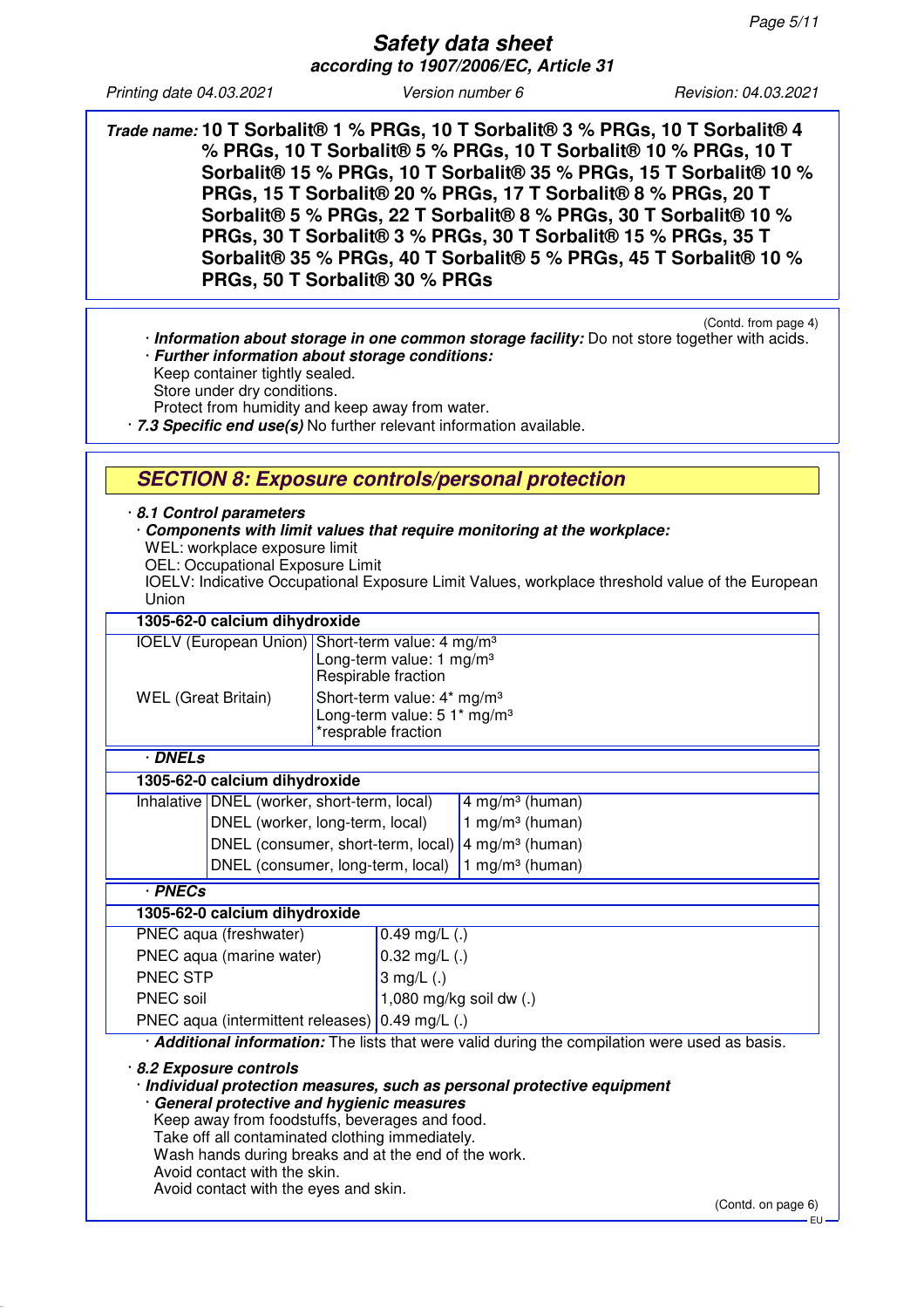**Trade name: 10 T Sorbalit® 1 % PRGs, 10 T Sorbalit® 3 % PRGs, 10 T Sorbalit® 4 % PRGs, 10 T Sorbalit® 5 % PRGs, 10 T Sorbalit® 10 % PRGs, 10 T Sorbalit® 15 % PRGs, 10 T Sorbalit® 35 % PRGs, 15 T Sorbalit® 10 % PRGs, 15 T Sorbalit® 20 % PRGs, 17 T Sorbalit® 8 % PRGs, 20 T Sorbalit® 5 % PRGs, 22 T Sorbalit® 8 % PRGs, 30 T Sorbalit® 10 % PRGs, 30 T Sorbalit® 3 % PRGs, 30 T Sorbalit® 15 % PRGs, 35 T Sorbalit® 35 % PRGs, 40 T Sorbalit® 5 % PRGs, 45 T Sorbalit® 10 % PRGs, 50 T Sorbalit® 30 % PRGs**

· **Breathing equipment:**

(Contd. from page 5)

Approved dust respirators must be used for dusty conditions or if dust levels exceed established standards.

Fine-dust mask, filter P1

#### · **Hand protection**

Use gloves of stable material (i.e. nitril rubber).

The glove material has to be impermeable and resistant to the product/ the substance/ the preparation.

Due to missing tests no recommendation to the glove material can be given for the product/ the preparation/ the chemical mixture.

Selection of the glove material on consideration of the penetration times, rates of diffusion and the degradation

#### · **Material of gloves**

The selection of the suitable gloves does not only depend on the material, but also on further marks of quality and varies from manufacturer to manufacturer. As the product is a preparation of several substances, the resistance of the glove material can not be calculated in advance and has therefore to be checked prior to the application.

· **Penetration time of glove material**

The exact break through time has to be found out by the manufacturer of the protective gloves and has to be observed.

With solid dry substances permeation is not to be expected. Therefore the breakthrough-time for this protective glove has not been measured.

#### · **Eye/face protection**



Tightly sealed safety glasses.

· **Body protection:** Alkaline resistant protective clothing

| <b>SECTION 9: Physical and chemical properties</b>          |                                               |  |  |
|-------------------------------------------------------------|-----------------------------------------------|--|--|
| · 9.1 Information on basic physical and chemical properties |                                               |  |  |
| <b>General Information</b>                                  |                                               |  |  |
| · Colour:                                                   | Grey                                          |  |  |
| · Odour:                                                    | odourless                                     |  |  |
| Odour threshold:                                            | Not determined.                               |  |  |
| · Melting point/freezing point:                             | Not determined                                |  |  |
| · Boiling point or initial boiling point and                |                                               |  |  |
| boiling range                                               | Not determined                                |  |  |
| · Flammability                                              | selfigniting according to VDI 2263 $>$ 300 °C |  |  |
| · Flash point:                                              | Not applicable                                |  |  |
| · Self-inflammability:                                      | not selfigniting according to ADR             |  |  |
| · Decomposition temperature:                                | $>$ 580 °C                                    |  |  |
| · SADT                                                      |                                               |  |  |
| $\cdot$ pH at 20 $\degree$ C                                | ca. 12                                        |  |  |
| · Viscosity:                                                |                                               |  |  |
| · Kinematic viscosity                                       | Not applicable.                               |  |  |

(Contd. on page 7)

EU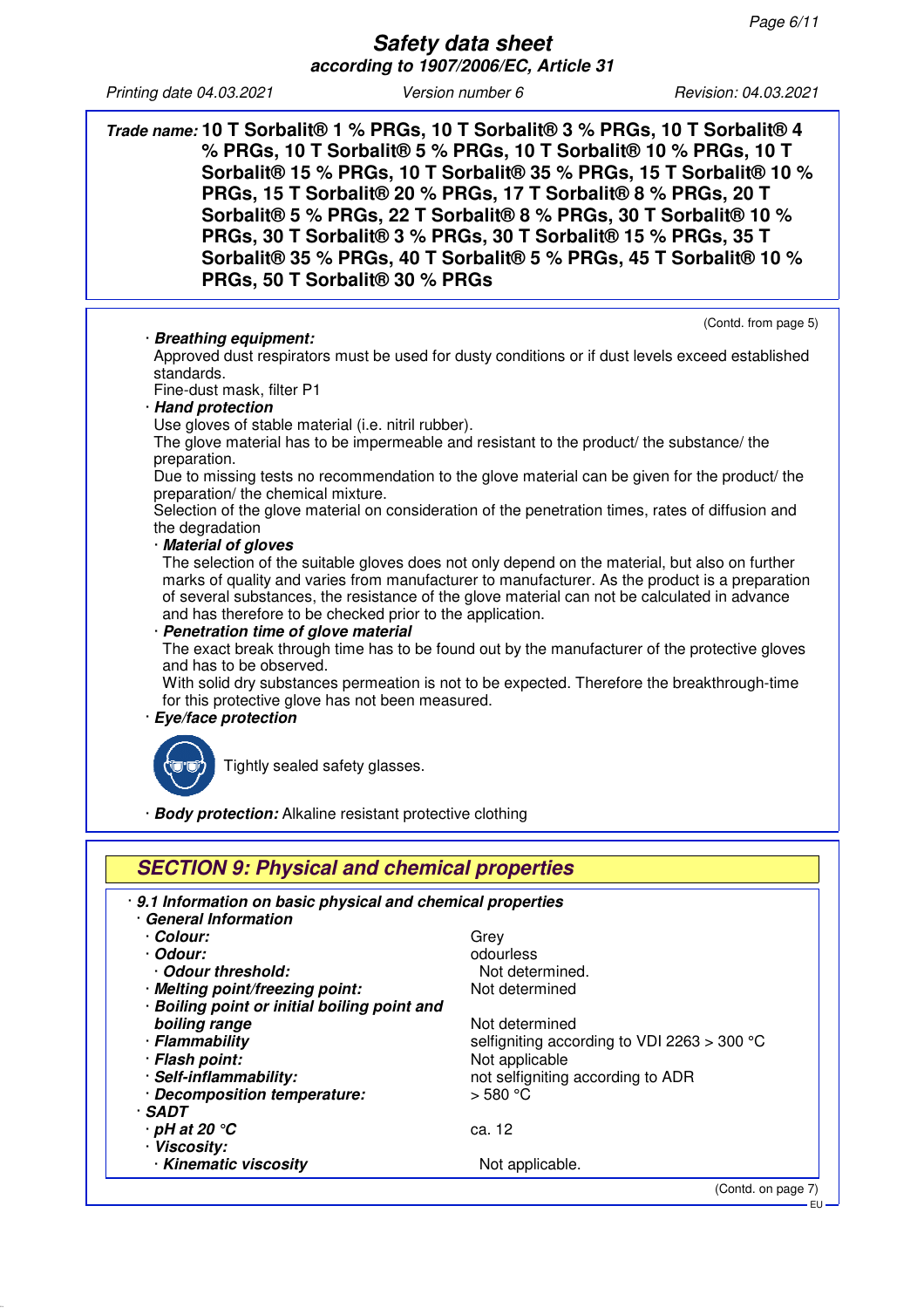**Trade name: 10 T Sorbalit® 1 % PRGs, 10 T Sorbalit® 3 % PRGs, 10 T Sorbalit® 4 % PRGs, 10 T Sorbalit® 5 % PRGs, 10 T Sorbalit® 10 % PRGs, 10 T Sorbalit® 15 % PRGs, 10 T Sorbalit® 35 % PRGs, 15 T Sorbalit® 10 % PRGs, 15 T Sorbalit® 20 % PRGs, 17 T Sorbalit® 8 % PRGs, 20 T Sorbalit® 5 % PRGs, 22 T Sorbalit® 8 % PRGs, 30 T Sorbalit® 10 % PRGs, 30 T Sorbalit® 3 % PRGs, 30 T Sorbalit® 15 % PRGs, 35 T Sorbalit® 35 % PRGs, 40 T Sorbalit® 5 % PRGs, 45 T Sorbalit® 10 % PRGs, 50 T Sorbalit® 30 % PRGs**

|                                              | (Contd. from page 6)      |
|----------------------------------------------|---------------------------|
| · dynamic:                                   | Not applicable.           |
| · Solubility                                 |                           |
| · Water:                                     | Partly soluble            |
| · Partition coefficient n-octanol/water (log |                           |
| value)                                       | Not determined.           |
| · Vapour pressure:                           | Not applicable.           |
| · Density and/or relative density            |                           |
|                                              |                           |
| ∙ Density at 20 °C                           | $> 2$ g/cm <sup>3</sup>   |
| · Relative density                           | Not determined.           |
| · Vapour density                             | Not applicable.           |
| · Particle characteristics                   | See item 3.               |
| · 9.2 Other information                      |                           |
| · Appearance:                                |                           |
| · Form:                                      | Powder                    |
| · Important information on protection of     |                           |
| health and environment, and on safety.       |                           |
| · Explosive properties:                      | Product is not explosive. |
| Solvent content:                             |                           |
| Organic solvents:                            | 0.0%                      |
| · VOC EU                                     |                           |
| · Water:                                     | 0.0%                      |
| · Solids content:                            | 100.0%                    |
|                                              |                           |
| <b>Change in condition</b>                   |                           |
| · Evaporation rate                           | Not applicable.           |
| · Information with regard to physical hazard |                           |
| classes                                      |                           |
| · Explosives                                 | Void                      |
| · Flammable gases                            | Void                      |
| · Aerosols                                   | Void                      |
| · Oxidising gases                            | Void                      |
| · Gases under pressure                       | Void                      |
| · Flammable liquids                          | Void                      |
| · Flammable solids                           | Void                      |
| · Self-reactive substances and mixtures      | Void                      |
|                                              |                           |
| · Pyrophoric liquids                         | Void                      |
| · Pyrophoric solids                          | Void                      |
| · Self-heating substances and mixtures       | Void                      |
|                                              |                           |
| · Substances and mixtures, which emit        |                           |
| flammable gases in contact with water        | Void                      |
| · Oxidising liquids                          | Void                      |
| · Oxidising solids                           | Void                      |
| Organic peroxides                            | Void                      |
| <b>Corrosive to metals</b>                   | Void                      |

(Contd. on page 8)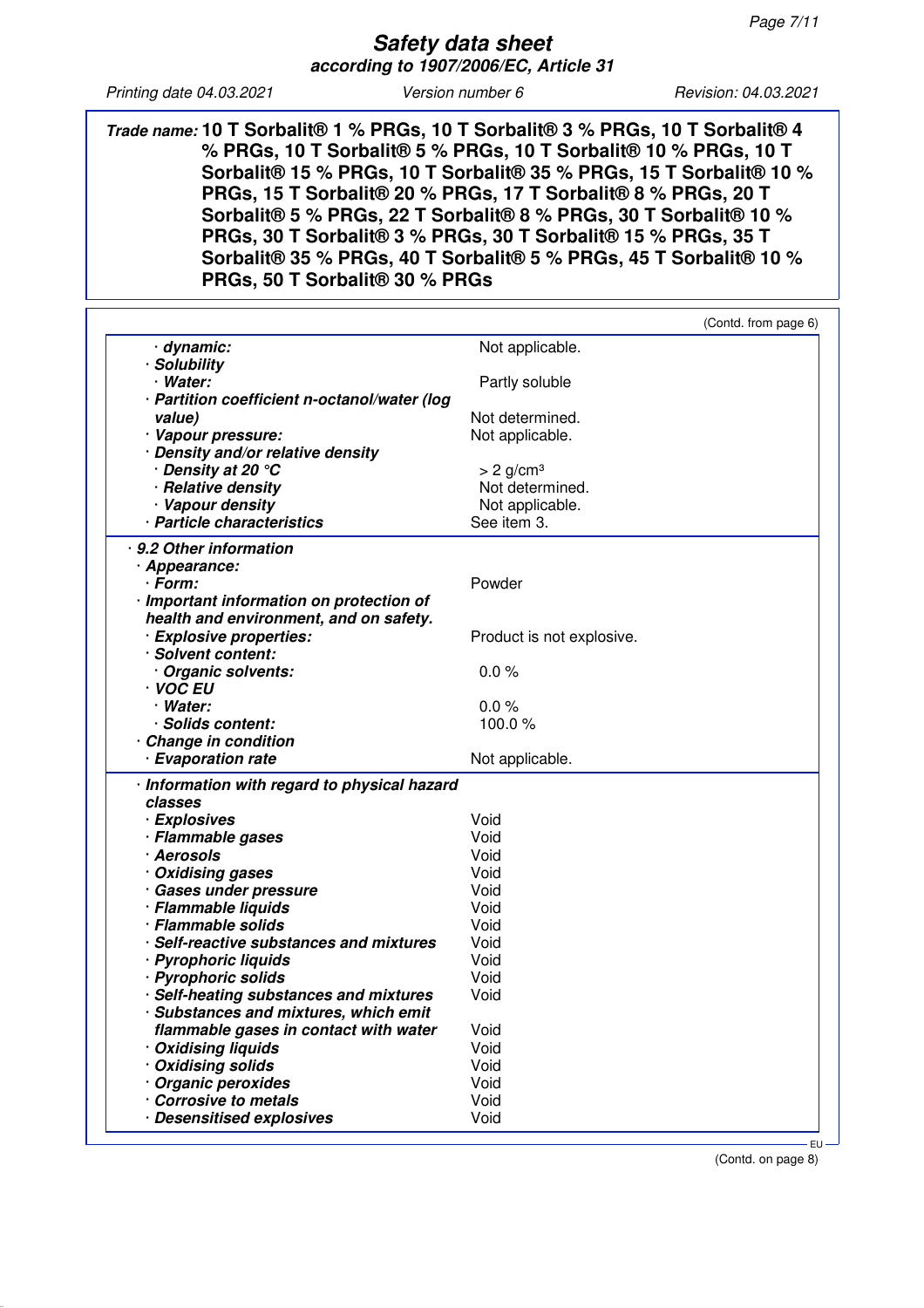**Trade name: 10 T Sorbalit® 1 % PRGs, 10 T Sorbalit® 3 % PRGs, 10 T Sorbalit® 4 % PRGs, 10 T Sorbalit® 5 % PRGs, 10 T Sorbalit® 10 % PRGs, 10 T Sorbalit® 15 % PRGs, 10 T Sorbalit® 35 % PRGs, 15 T Sorbalit® 10 % PRGs, 15 T Sorbalit® 20 % PRGs, 17 T Sorbalit® 8 % PRGs, 20 T Sorbalit® 5 % PRGs, 22 T Sorbalit® 8 % PRGs, 30 T Sorbalit® 10 % PRGs, 30 T Sorbalit® 3 % PRGs, 30 T Sorbalit® 15 % PRGs, 35 T Sorbalit® 35 % PRGs, 40 T Sorbalit® 5 % PRGs, 45 T Sorbalit® 10 % PRGs, 50 T Sorbalit® 30 % PRGs**

(Contd. from page 7)

# **SECTION 10: Stability and reactivity**

- · **10.1 Reactivity** No further relevant information available.
- · **10.2 Chemical stability**
- · **Thermal decomposition / conditions to be avoided:**
- No decomposition if used according to specifications.
- · **10.3 Possibility of hazardous reactions** Reacts with light alloys in the presence of moisture to form hydrogen
- · **10.4 Conditions to avoid** Protect from moisture.
- · **10.5 Incompatible materials:** acid
- · **10.6 Hazardous decomposition products:**

None in case of intended use and storage in compliance with instructions.

# **SECTION 11: Toxicological information**

· **11.1 Information on hazard classes as defined in Regulation (EC) No 1272/2008** · **Acute toxicity** Based on available data, the classification criteria are not met.

· **LD/LC50 values that are relevant for classification:**

**1305-62-0 calcium dihydroxide**

Oral LD50 > 2,000 mg/kg (rat) (OECD 425)

Dermal LD50 > 2,500 mg/kg (rabbit) (OECD 402)

· **Skin corrosion/irritation**

Causes skin irritation.

- · **Serious eye damage/irritation**
- Causes serious eye damage.
- · **Respiratory or skin sensitisation** Based on available data, the classification criteria are not met.
- · **Germ cell mutagenicity** Based on available data, the classification criteria are not met.
- · **Carcinogenicity** Based on available data, the classification criteria are not met.
- · **Reproductive toxicity** Based on available data, the classification criteria are not met.

#### · **STOT-single exposure**

- May cause respiratory irritation.
- · **STOT-repeated exposure** Based on available data, the classification criteria are not met.
- · **Aspiration hazard** Based on available data, the classification criteria are not met.
- · **11.2 Information on other hazards**

· **Endocrine disrupting properties**

None of the ingredients is listed.

# **SECTION 12: Ecological information**

· **12.1 Toxicity**

· **Aquatic toxicity:**

**1305-62-0 calcium dihydroxide**

EC50 (static) 49.1 mg/l/48h (Daphnia magna) (OECD 202)

(Contd. on page 9)

EU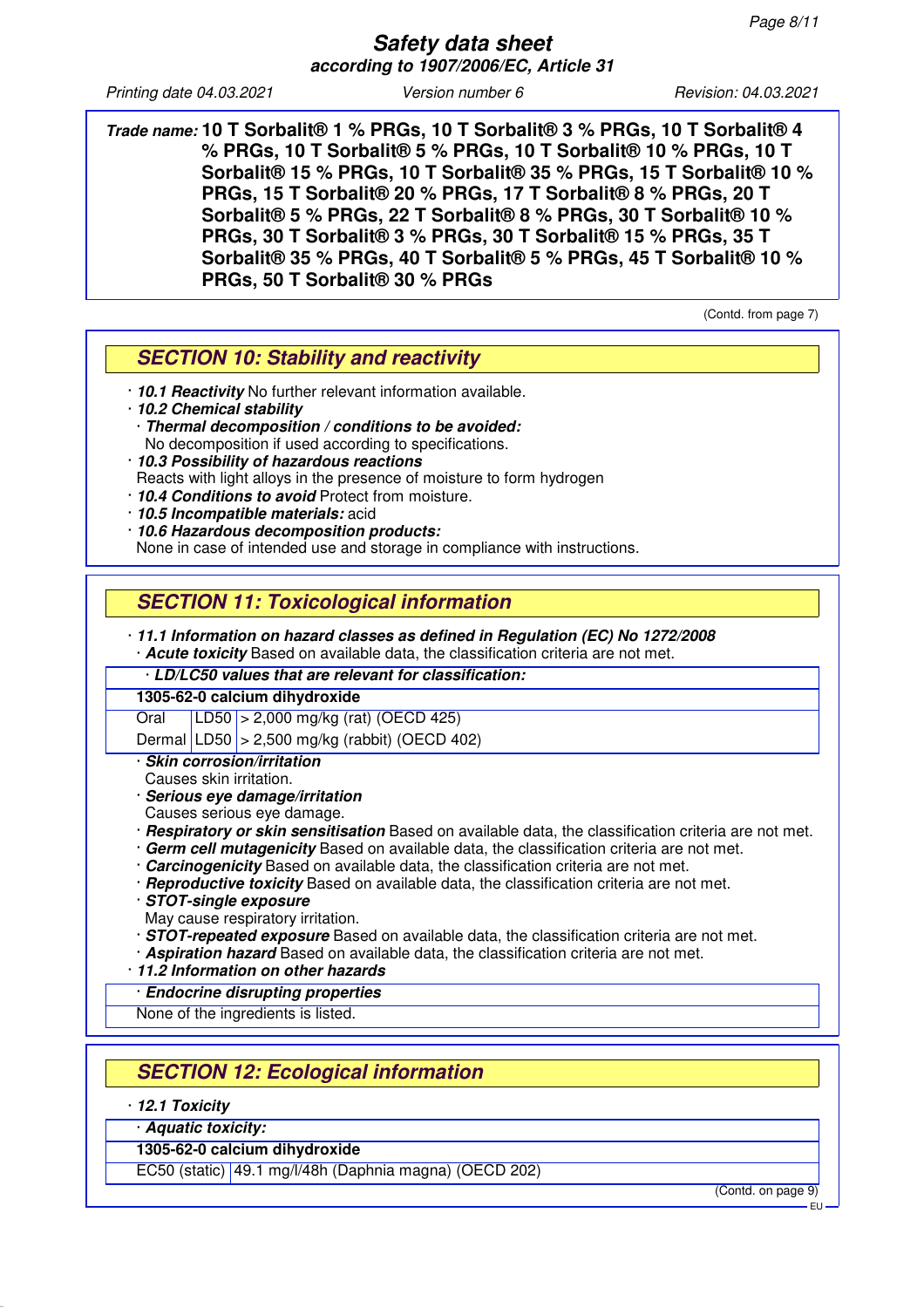**Trade name: 10 T Sorbalit® 1 % PRGs, 10 T Sorbalit® 3 % PRGs, 10 T Sorbalit® 4 % PRGs, 10 T Sorbalit® 5 % PRGs, 10 T Sorbalit® 10 % PRGs, 10 T Sorbalit® 15 % PRGs, 10 T Sorbalit® 35 % PRGs, 15 T Sorbalit® 10 % PRGs, 15 T Sorbalit® 20 % PRGs, 17 T Sorbalit® 8 % PRGs, 20 T Sorbalit® 5 % PRGs, 22 T Sorbalit® 8 % PRGs, 30 T Sorbalit® 10 % PRGs, 30 T Sorbalit® 3 % PRGs, 30 T Sorbalit® 15 % PRGs, 35 T Sorbalit® 35 % PRGs, 40 T Sorbalit® 5 % PRGs, 45 T Sorbalit® 10 % PRGs, 50 T Sorbalit® 30 % PRGs**

| (Contd. from page 8)                                                                                                                                                                                                                                                                                                                                                                                                                                                                                                                                                                                                  |
|-----------------------------------------------------------------------------------------------------------------------------------------------------------------------------------------------------------------------------------------------------------------------------------------------------------------------------------------------------------------------------------------------------------------------------------------------------------------------------------------------------------------------------------------------------------------------------------------------------------------------|
| LC50 (static) 50.6 mg/l/96h (Oncorhynchus mykiss) (OECD 203)                                                                                                                                                                                                                                                                                                                                                                                                                                                                                                                                                          |
| EC50 (static) 184.6 mg/l/72h (Pseudokirchneriella subcapitata) (OECD 201)                                                                                                                                                                                                                                                                                                                                                                                                                                                                                                                                             |
| · Terrestrial toxicity:                                                                                                                                                                                                                                                                                                                                                                                                                                                                                                                                                                                               |
| 1305-62-0 calcium dihydroxide                                                                                                                                                                                                                                                                                                                                                                                                                                                                                                                                                                                         |
| NOEC (28 d) 2,000 mg/kg soil dw (Eisenia fetida) (OECD 222)                                                                                                                                                                                                                                                                                                                                                                                                                                                                                                                                                           |
| NOEC (21 d) 47,600 mg/kg soil dw (Beta vulgaris) (OECD 208)                                                                                                                                                                                                                                                                                                                                                                                                                                                                                                                                                           |
| · 12.2 Persistence and degradability No further relevant information available.<br>. Other information: There are no data available about the preparation.<br>· 12.3 Bioaccumulative potential No further relevant information available.<br>· 12.4 Mobility in soil No further relevant information available.<br>12.5 Results of PBT and vPvB assessment<br>· PBT: Not applicable.<br>$\cdot$ vPvB: Not applicable.<br>· 12.6 Endocrine disrupting properties<br>For information on endocrine disrupting properties see section 11.<br>· 12.7 Other adverse effects                                                 |
| · Behaviour in sewage processing plants:                                                                                                                                                                                                                                                                                                                                                                                                                                                                                                                                                                              |
| 1305-62-0 calcium dihydroxide                                                                                                                                                                                                                                                                                                                                                                                                                                                                                                                                                                                         |
| EC50 (static) 300.4 mg/l/3h (activated sludge) (OECD 209)                                                                                                                                                                                                                                                                                                                                                                                                                                                                                                                                                             |
| · Additional ecological information:<br>· General notes:<br>Rinse off of bigger amounts into drains or the aquatic environment may lead to increased pH-<br>values. A high pH-value harms aquatic organisms. In the dilution of the use-level the pH-value is<br>considerably reduced, so that after the use of the product the aqueous waste, emptied into<br>drains, is only low water-dangerous.<br>Water hazard class 1 (German Regulation) (Self-assessment): slightly hazardous for water.<br>Do not allow undiluted product or large quantities of it to reach ground water, water bodies or<br>sewage system. |
| <b>SECTION 13: Disposal considerations</b>                                                                                                                                                                                                                                                                                                                                                                                                                                                                                                                                                                            |

#### · **13.1 Waste treatment methods**

#### · **Recommendation**

Must not be disposed of together with household garbage. Do not allow product to reach sewage system.

The waste code numbers mentioned are recommendations based on the probable use of the product.

| · European waste catalogue |                                                                                                                                                                                          |  |  |  |
|----------------------------|------------------------------------------------------------------------------------------------------------------------------------------------------------------------------------------|--|--|--|
|                            | 19 00 00   WASTES FROM WASTE MANAGEMENT FACILITIES, OFF-SITE WASTE WATER<br>TREATMENT PLANTS AND THE PREPARATION OF WATER INTENDED FOR<br>HUMAN CONSUMPTION AND WATER FOR INDUSTRIAL USE |  |  |  |
| 19 01 00                   | wastes from incineration or pyrolysis of waste                                                                                                                                           |  |  |  |
| 19 01 07*                  | solid wastes from gas treatment                                                                                                                                                          |  |  |  |
| HP4                        | Irritant - skin irritation and eye damage                                                                                                                                                |  |  |  |
|                            | $(0 \text{ and } \text{ on } \text{ space } 10)$                                                                                                                                         |  |  |  |

(Contd. on page 10)

EU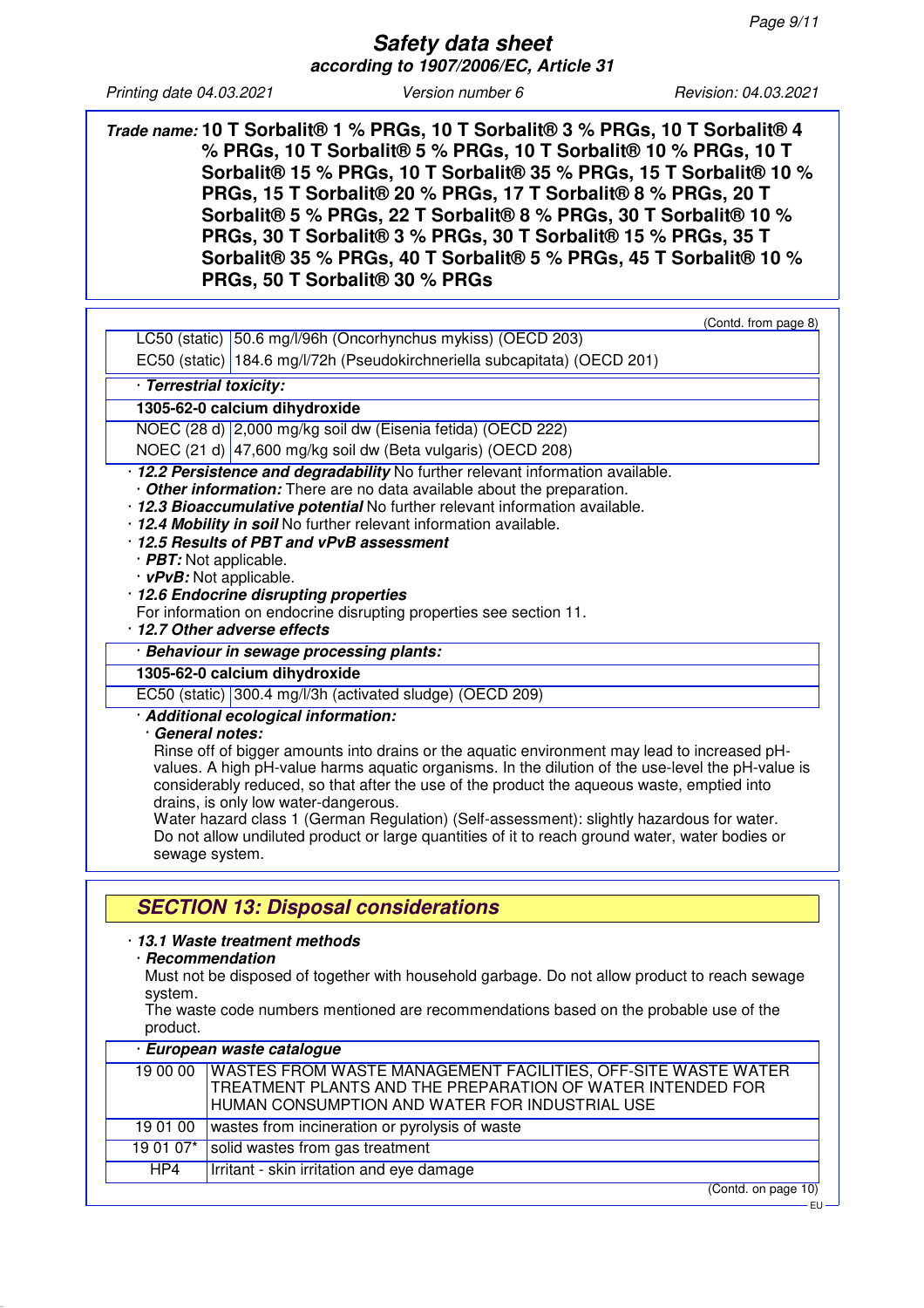**Trade name: 10 T Sorbalit® 1 % PRGs, 10 T Sorbalit® 3 % PRGs, 10 T Sorbalit® 4 % PRGs, 10 T Sorbalit® 5 % PRGs, 10 T Sorbalit® 10 % PRGs, 10 T Sorbalit® 15 % PRGs, 10 T Sorbalit® 35 % PRGs, 15 T Sorbalit® 10 % PRGs, 15 T Sorbalit® 20 % PRGs, 17 T Sorbalit® 8 % PRGs, 20 T Sorbalit® 5 % PRGs, 22 T Sorbalit® 8 % PRGs, 30 T Sorbalit® 10 % PRGs, 30 T Sorbalit® 3 % PRGs, 30 T Sorbalit® 15 % PRGs, 35 T Sorbalit® 35 % PRGs, 40 T Sorbalit® 5 % PRGs, 45 T Sorbalit® 10 % PRGs, 50 T Sorbalit® 30 % PRGs**

|     |                                                           | (Contd. from page 9) |
|-----|-----------------------------------------------------------|----------------------|
| HP5 | Specific Target Organ Toxicity (STOT)/Aspiration Toxicity |                      |

· **Uncleaned packagings:**

· **Recommendation:** Disposal must be made according to official regulations.

· **Recommended cleaning agent:** Water, if necessary with cleaning agent.

| <b>SECTION 14: Transport information</b>                                                    |                                                         |  |
|---------------------------------------------------------------------------------------------|---------------------------------------------------------|--|
| 14.1 UN number or ID number<br>· ADR/ADN, ADN, IMDG, IATA                                   | Void                                                    |  |
| · 14.2 UN proper shipping name<br>· ADR/ADN, ADN, IMDG, IATA                                | Void                                                    |  |
| · 14.3 Transport hazard class(es)                                                           |                                                         |  |
| · ADR/ADN, ADN, IMDG, IATA<br>· Class                                                       | Void                                                    |  |
| 14.4 Packing group<br>· ADR/ADN, IMDG, IATA                                                 | Void                                                    |  |
| 14.5 Environmental hazards:<br>· Marine pollutant:                                          | No                                                      |  |
| 14.6 Special precautions for user                                                           | Not applicable.                                         |  |
| · 14.7 Maritime transport in bulk according to<br><b>IMO</b> instruments<br>Not applicable. |                                                         |  |
| · Transport/Additional information:                                                         | Not dangerous according to the above<br>specifications. |  |
| · UN "Model Regulation":                                                                    | Void                                                    |  |

# **SECTION 15: Regulatory information**

· **15.1 Safety, health and environmental regulations/legislation specific for the substance or mixture**

· **Directive 2012/18/EU**

· **Named dangerous substances - ANNEX I** None of the ingredients is listed.

· **DIRECTIVE 2011/65/EU on the restriction of the use of certain hazardous substances in electrical and electronic equipment – Annex II**

None of the ingredients is listed.

· **REGULATION (EU) 2019/1148**

· **Annex I - RESTRICTED EXPLOSIVES PRECURSORS (Upper limit value for the purpose of licensing under Article 5(3))**

None of the ingredients is listed.

(Contd. on page 11)

EU